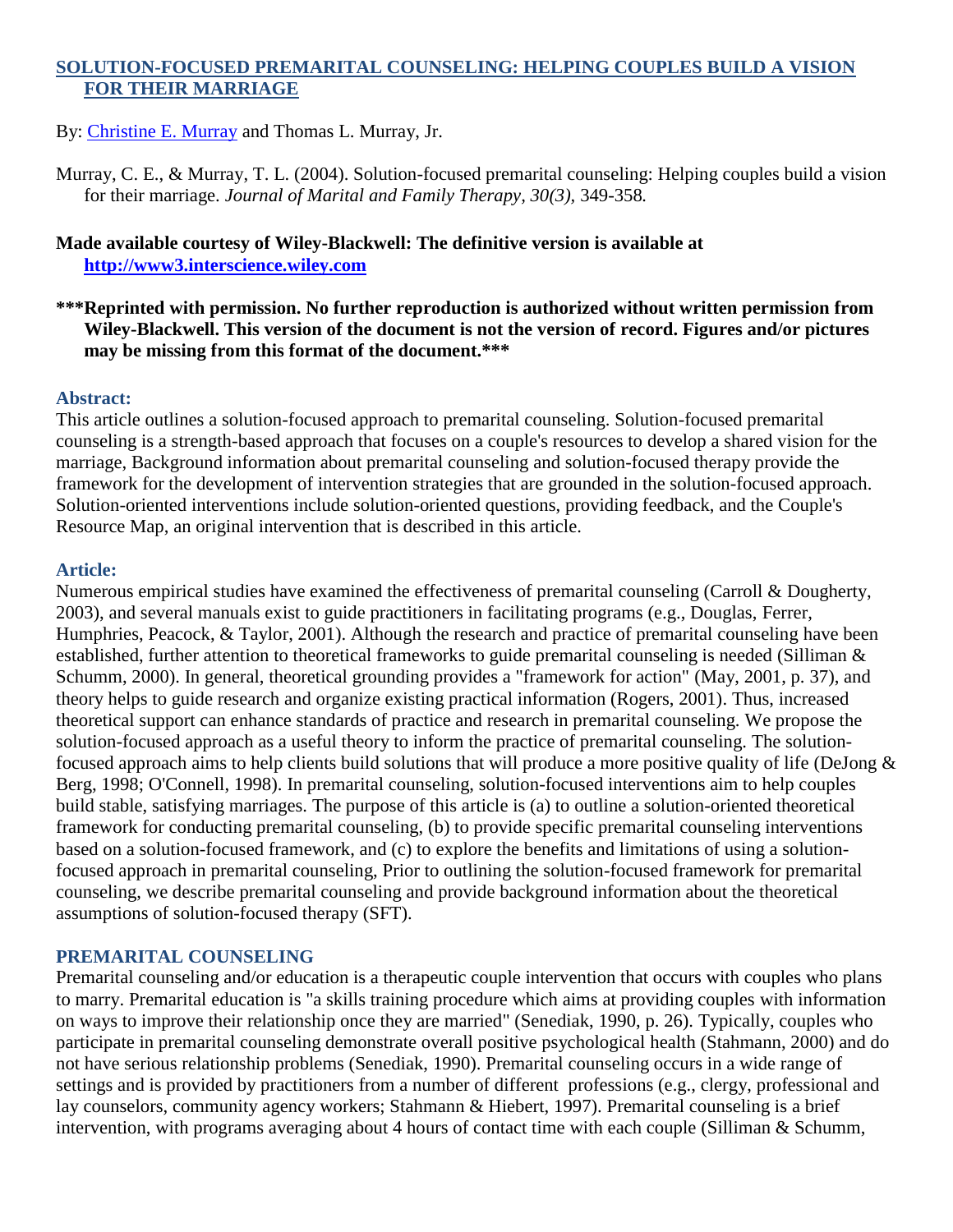1999). Premarital interventions include counseling and education, and we use these terms interchangeably throughout this paper.

Early intervention with couples is beneficial because the risk of divorce is highest in the early years of marriage (Kreider *&* Fields, 2001). As Hoopes and Fisher (1984) explain, couples receive no formal training for marriage and family life. As such, interdisciplinary premarital educational and counseling programs that help to facilitate change prepare couples for an aspect of family life about which they may have limited knowledge and experience. The goals of premarital counseling generally include the following; (a) To teach couples information about married life, (b) to enhance couple communication skills, (c) to encourage couples to develop conflict resolution skills, and (d) to allow the couple to speak about certain sensitive topics, such as sex and money (Senediak, 1990; Stahmann & Hiebert, 1997). Overall, Stahmann and Hiebert (1,980) report that "the goal of premarital counseling is to enhance the premarital relationship so that it might develop into a satisfactory and stable marital relationship" (p. 11).

In general, there is a lack of theoretical support for premarital education (Senediak, 1990, and programs are often not grounded in a single theory (Silliman & Schumm, 2000). However, some premarital counseling programs are based on multiple theoretical frameworks, such as family systems theory (Gihnour, 1995; Silliman & Schumm, 2000; Stahmann, 2000), Adlerian theory (Bishop, 1993), and cognitive—behavioral theories (Silliman & Schumm, 2000), and some incorporate influences from both psychology and religion (Silliman & Schumm, 2000). In this article, we add the solution-focused approach to this list. The solution-focused approach, as a brief, constructivist framework (O'Connell, 1998), proves useful with premarital couples whose interest is in building a strong foundation for their future marriage. As such, solution-oriented premarital counseling guides couples in developing solutions that will aid them in adjusting to married life and developing a mutually satisfying and enduring marriage.

Clients who enter premarital counseling bring with them a diverse set of needs and preferences for the counseling experience. For example, Silliman and Schumm (1995) found that certain demographic characteristics, such as age and religious background, influence the degree to which young adults hold positive attitudes toward premarital counseling, their willingness to participate in premarital counseling, and their preferences for certain program characteristics, such as the length and provider of the program, Because of the diversity of clients who enter premarital counseling, it is important for practitioners to consider the unique needs of each couple. Similarly, the solution-focused approach focuses on the unique needs and strengths of each client (DeJong & Berg, 1998), rendering it a useful framework for premarital counseling.

# **ASSUMPTIONS OF SOLUTION-FOCUSED THERAPY**

Solution-focused therapy is a brief therapy approach that emphasizes clients' strengths and attempts to produce desirable solutions to clients' presenting problems, Solution-focused therapy originated in the early 1980s at the Brief Family Therapy Center in Milwaukee through the work of Steve de Shazer and his associates (Brief Family Therapy Center, 2003; Friedman & Lipchik, 1999; O'Connell, 1998). The contextual framework for the solution-focused approach is the constructivist, postmodern paradigm (Hoyt & Berg, 1998a), As such, SFT assumes that it is not possible to know one true reality. Thus, knowledge and truth are culturally relative, and the focus is on clients' perceptions of problems rather than on objective facts. The meanings that a client ascribes to situations and events are changeable, and the practitioner helps clients to develop adaptive perceptions of their life experiences (O'Connell, 1998). Following the postmodern paradigm, the solutionfocused approach focuses on how individuals construct meanings about their experiences, relationships, and future plans.

In SFT, the client and therapist focus primarily on solutions and not the problem (DeJong & Berg, 1998; O'Connell, 1998), Solution-focused therapy does not emphasize the past, except in relation to present and future solutions (Friedman & Lipchik, 1999), In addition, the solution-focused approach validates the resourcefulness of clients (Walter & Peller, 1992). Hoyt and Berg (1998a) summarize the basic rules of SFT as, "1. If it ain't broke, don't fix it; 2. Once you know what works, do more of it; and 3.1f something doesn't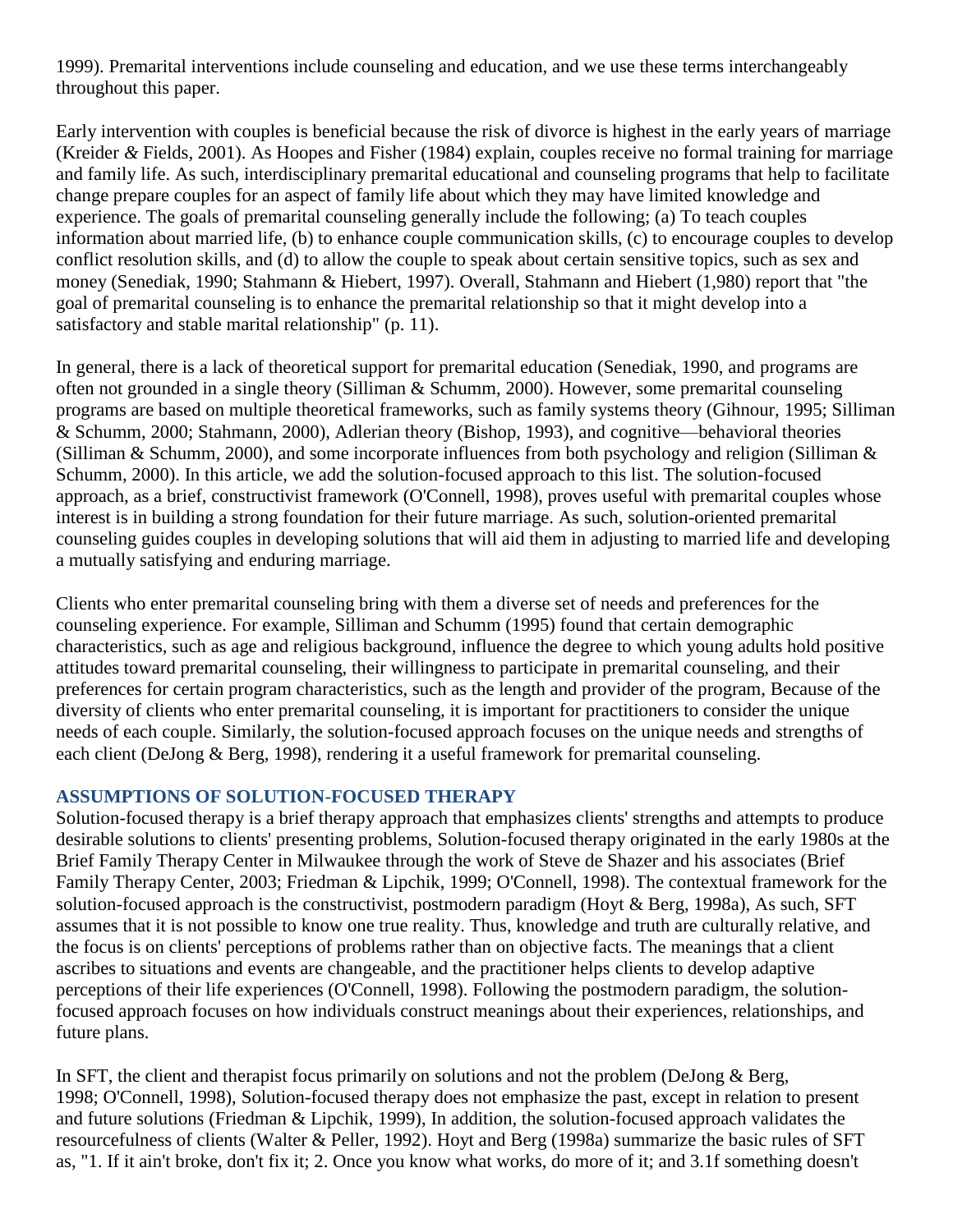work, don't do it again; do something different" (p, 204), Thus, SFT encourages simple, adaptive solutions. Solution-focused theory is based on the assumption that small changes produce larger changes (Friedman & Lipchik. 1999; O'Connell, 1998; Walter & Feller, 1992). Change is a major focus of the solution-focused approach, and change occurs when clients focus on solutions and competencies (Walter & Peller, 1992). Although change can occur at any time (Walter & Peller, 1992), the solutions that lead to change may not be directly or, obviously related to problems (O'Connell, 1998). In the most basic terms, change occurs when the client "does something different" (Quick, 1996, p. 7). In general, a solution-focused framework holds change as a central component.

### **SOLUTION-FOCUSED PREMARITAL COUNSELING**

Because it is a brief, resource-based approach, solution-focused theory is a useful framework to use in premarital counseling. The solution-focused framework for premarital counseling helps engaged couples to develop together a vision for their future marriage. Upon developing this vision, couples develop strategies to make changes that will lead them toward their vision. The premarital counselor or educator can use various strategies to aid couples in the development of and progression towards the shared vision for the marriage. The practitioner can adapt the solution-focused framework to a wide range of topics that are often addressed in premarital counseling, such as communication and conflict resolution skills (Bodenmann, 1997; Douglas et al., 2001; Parish, 1992; Silliman & Schumm, 1999; Stahmann & Salts, 1993), finances (Douglas et al., 2001; Parish, 1992; Silliman & Schumm, 1999), parenting (Douglas et al., 2001; Russell & Lyster, 1992; Williams & Riley, 1999), and extended family relationships (Parish, 1992). Thus, the solution-oriented framework does not mandate a fixed prescription for premarital counseling, but rather it can be used to enhance any premarital counseling program.

A solution-focused approach to premarital counseling should aim to help couples activate the skills and resources they already possess (Hoyt & Berg, 1998b) so that they can move toward their shared vision of their future (Friedman & Lipchik, 1999). In addition, the practitioner's main function is to help link each partner's individual vision to facilitate the development of a shared vision (Hoyt & Berg, 1998a). In using solutionfocused approach for premarital counseling, practitioners must respect each couple's kind each partner's unique resources and strengths. The premarital counselor should maintain a future orientation and should focus on the clients' goals and objectives in preparing for the marriage (Friedman, 1993). When appropriate, the practitioner may incorporate skills training into solution-focused premarital counseling sessions (Hoyt & Berg, 1998b). Thus, existing methods of instruction in communication skills and conflict-resolution skills, for example, are compatible with solution-focused premarital counseling. Along with the general orientation toward solutions, practitioners may incorporate specific interventions that are rooted in solution-focused theory, including (a) the Couple's Resource Map, (b) solution-oriented questions, and (c) providing feedback. These interventions are described in detail below, including examples of how to apply each intervention.

### *The Couple's Resource Map*

The first author developed the Couple's Resource Map for use in premarital counseling (see Figure 1). This map follows the solution-oriented assumption that individuals can draw on existing resources to aid them in building solutions to manage problems (DeJong & Berg, 1998). The purpose of the Couple's Resource Map is to help the couple identify basic resources to draw on for support in developing solutions when they face problems in the future. In premarital counseling, it is not possible for couples to predict all of the problems they will face in their marriage. Therefore, helpful practitioners assist couples in identifying general sources of support that could be relevant to a wide range of marital issues that may arise. The Couple's Resource Map is a tool that facilitates this process. Essentially, the Couple's Resource Map is a pictorial scale that assesses couples' perceived support in three areas of life: (a) Individual resources, (b) relationship resources, and (c) contextual resources.

Premarital counselors can use the Couple's Resource Map as both an intervention and an assessment tool throughout the course of treatment. (For more information on the use of qualitative clinical assessments see Franklin and Jordan, 1995, and Gilbert and Franklin, 2003.) As an assessment tool, the Couple's Resource Map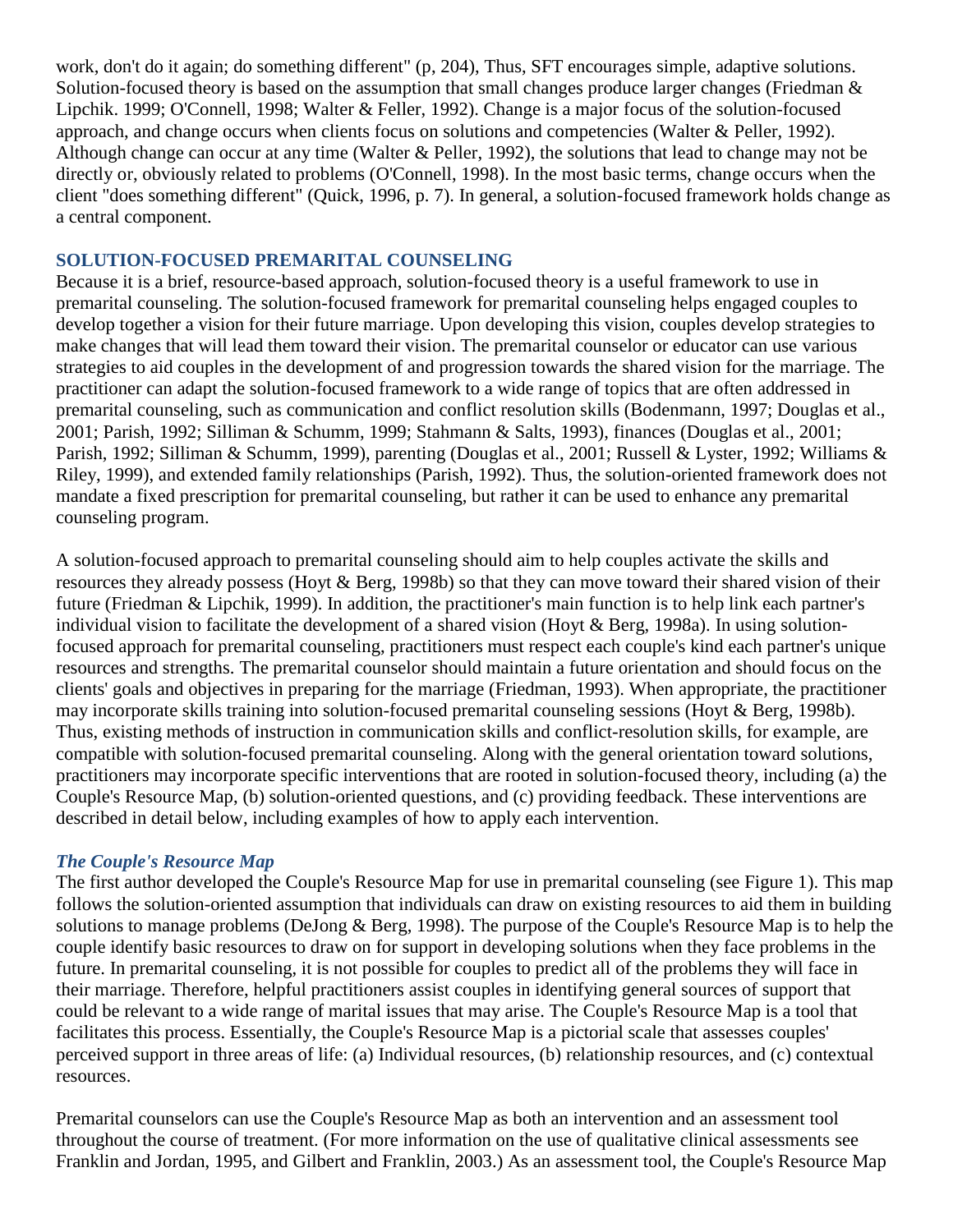allows the practitioner to assess the current level of support and resources available to the couple. As an intervention tool, the map provides valuable feedback for the couple when the partners share and compare their individual maps. Therefore, the Couple's Resource Map serves as a learning tool for each to gain valuable information about him- or herself, the partner, and the couple's vision for the relationship. The joint use of the Couple's Resource Map as both an assessment and intervention tool is consistent with the solution-focused assumption that assessment and intervention are continual, concurrent aspects of treatment (O'Connell, 1998).



Yellow: A little support Green: No support Blue: Takes support away

**Figure 1.** *Couple's Resource Map. A reproducible handout version of the Couple's Resource Map is available in Microsoft Publisher format from the author at [cborasky@hotmail.com.](mailto:cborasky@hotmail.com) Please include "Couple's Resource Map" in the subject line.*

In presenting the map to couples, the practitioner explains the importance of identifying resources to assist them when facing problems in the future. Practitioners provide couples with crayons, markers, or colored pencils with which to color in their map according to the instructions listed at the bottom of the handout. Initially, each partner completes his or her own version of the map. Couples can complete a joint map once the individual maps have been discussed. While the couple completes the Couple's Resource Map, the counselor may describe each resource area and provide examples of specific resources that are in each category. These descriptions may incorporate the following information about each category.

**Personal sphere.** "Self-esteem" relates to how the individual views himself or herself. This includes positive and/or negative feelings about oneself, "Values" describe what each person believes is important. Examples may include family togetherness, happiness, or security. "Personal dreams" include the hopes and dreams each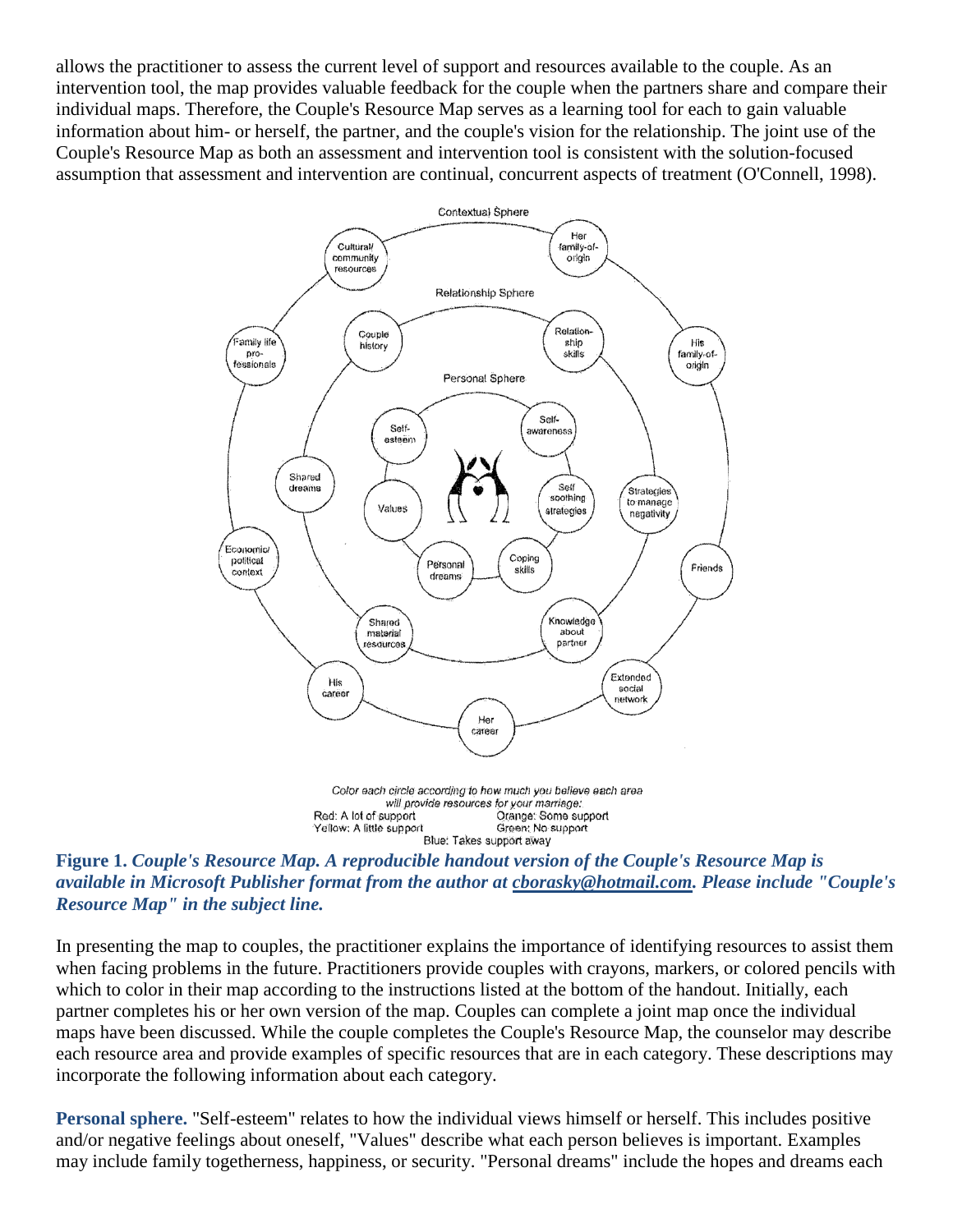person has for his or her future (Gottman, 1999). Examples could include having a successful career or being a good parent. "Coping skills" include problem-solving skills and beliefs about how effectively a person feels he or she can solve problems. "Self-soothing strategies" describe abilities or strategies the individual can use to calm down or relax in the face of stress and frustration (Gottman, 1999), "Self-awareness" describes knowledge a person has about himself or herself, including the understanding the individual has about why he or she acts and thinks in certain ways.

**Relationship sphere.** "Couple history" involves information related to the development of the couple's relationship (Gottman, 1999). Examples include the length of the relationship and the types of experiences the couple has shared. "Shared dreams" describe the couple's dreams and hopes they share for their relationship (Gottman, 1999). Examples include a wish to reach their fiftieth anniversary or a desire to raise successful children. "Shared material resources" include any resources the couple will share when married, such as a house, cars, incomes, and investment accounts, "Knowledge about partner" consists of knowledge a person has about his or, her partner, including understanding of why the partner may act or think the way he or she does (Gottman, 1999). "Strategies to manage negativity" include the couple's abilities to manage and/or reduce negative interactions or feelings when they arise (Gottman, 1999). Examples include taking time to calm down or empathetic listening skills (Gottman, 1994, 1999). "Relationship skills" are skills that help to enhance the positive aspects of the couple's relationship, including communication skills, negotiation, and compromise.

**Contextual sphere***.* "Cultural/community resources" include cultural and community supports for the marriage. Examples include religious communities, marriage promotion campaigns, or cultural norms supporting marriage. "Family life professionals" include family life educators, marriage and family counselors, clergy, and so on. Couples should consider their willingness to use the services of such professionals. "Economic/political context" describes economic trends and public policies that influence marriage. Examples may include a strong economy with low rates of unemployment, promarriage tax cuts, and family friendly government policies. "His career" and "Her career" relate to sources of support within each partner's career path. Examples may include flexible work schedules, family leave time, and favorable working conditions. "Extended social network" includes social contacts who may provide indirect or direct support for the couple, including acquaintances, neighbors, and professional colleagues. The "Friends" category describes close friends of each individual or the couple who may be available to provide physical, emotion, or other forms of support as needed. "His family-oforigin" and "Her family-of-origin" includes immediate and extended family members who may provide physical, emotional, or other forms of support as needed.

**Processing the Couple's Resource Map.** Once each partner completes the Couple's Resource Map, the practitioner facilitates an exploration of each partner's perceptions of resources available for the impending marriage. The premarital counselor can gain a large amount of information about the couple through the Couple's Resource Map. The counselor assists partners in comparing and contrasting their maps with one another, maintaining awareness that each partner may perceive support for the relationship very differently. Once each partner has shared his or her individual map, the counselor facilitates the creation of a shared map. The practitioner focuses primarily on those areas in which both partners perceive a high level of support. If couples identify many sources of high levels of support, the counselor assists them in differentiating which sources of support are most useful for creating specific types of solutions. In contrast, when couples identify very few sources of support, the counselor assists the couple in developing strategies to increase the amount of support in different areas. In this situation, the counselor validates the existing support, even if it is minimal.

An additional application of the Couple's Resource Map is to ask the couple to create jointly a "real" and "ideal" version of the map. As couples describe their map, the practitioner helps the couple to discover clues that may suggest strategies for using resources in one area to strengthen resource in other areas. In addition, couples who are able to define an ideal version of the Couple's Resource Map have the opportunity to further solidify a shared, jointly constructed vision for their future marriage, Overall, the Couple's Resource Map is a simple, quick assessment of each couple's perceptions of resources 'available to support the marriage.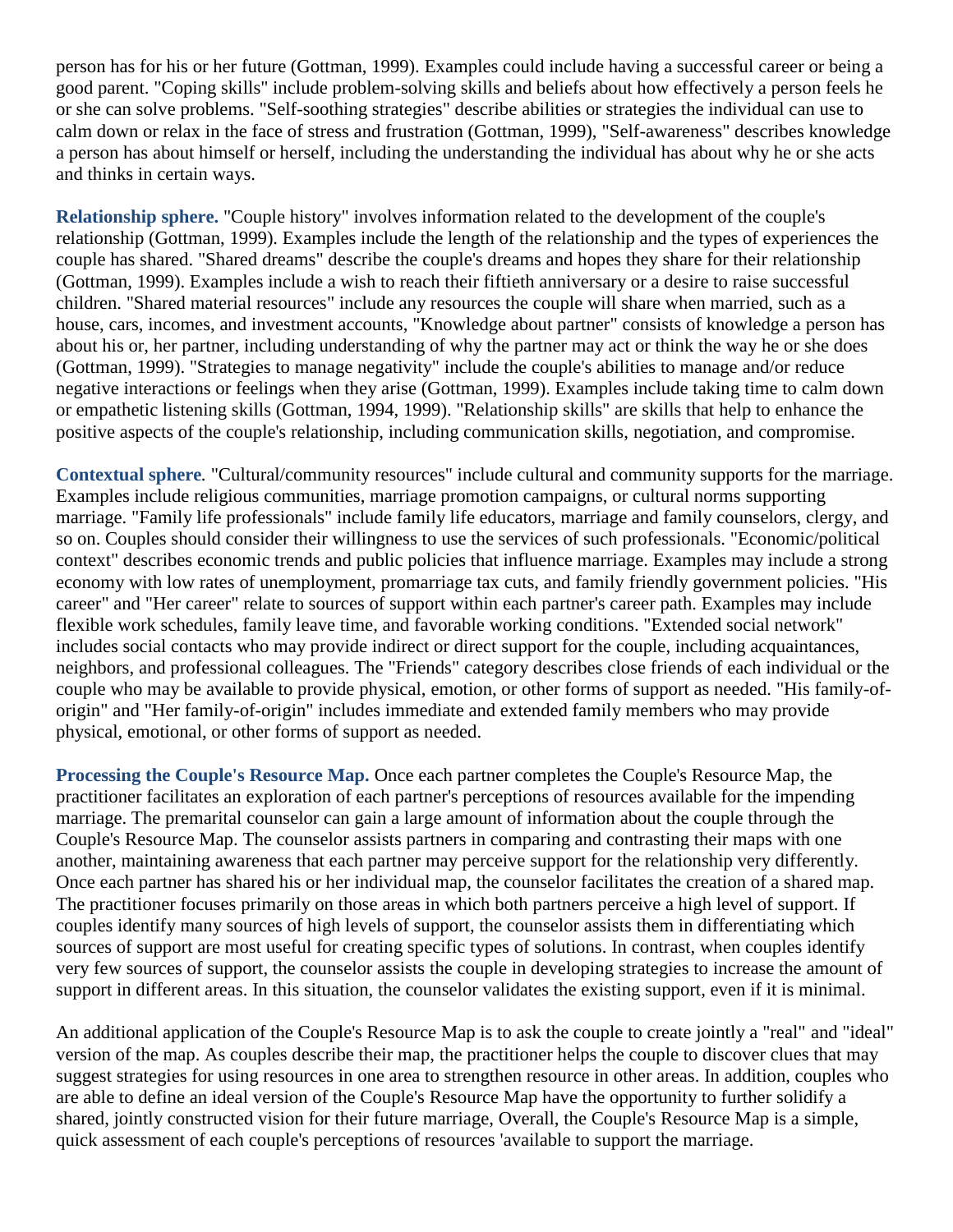## *Solution-oriented Questions*

Questions in solution-focused premarital counseling focus on solutions rather than problems. For example, instead of asking a couple, "What are the biggest problems in your relationship so far?", a solution-oriented practitioner might ask, "If problems didn't exist, what would your relationship look like?" (O'Connell, 1998). Practitioners must be particularly attentive to the language they use to address couples in premarital counseling, as the language used by the practitioner and the couples can orient the therapeutic conversation towards either problems or solutions (Friedman, 1993). A list of additional solution-oriented questions can be found in the Appendix. In addition to general solution-oriented questions, practitioners can employ three specific types of questions: (I) The miracle question, (2) scaling questions, and (3) exception questions.

**The miracle question.** When used in therapy, the miracle question asks clients what their experiences would be like if a miracle were to occur that resolved their problems (O'Connell, 1998). In solution-focused premarital counseling, an application of the miracle question might be, "If a miracle were to happen, and your marriage were exactly how you would want it to be, what would be the first thing you would notice?" The miracle question helps to elicit information about each partner's vision for the marriage. The practitioner should follow the miracle question with a detailed exploration of the miracle, being particularly careful to use the client's language (Quick, 1996), The miracle question can aid couples in developing a clear picture of their vision for marriage (O'Connell, 1998), particularly when the miracle is explored fully (Walter Peller, 1992), As the miracle question can be used to elicit each partner's optimal vision of the marriage, an unlimited number of possibilities for the marriage may develop (DeJong *&* Berg, 1998). The miracle question can help to provide engaged couples with clues for how to move closer toward their vision of an optimal marriage.

**Sealing questions.** Scaling questions can be used throughout premarital counseling to help couples identify their position in relation to their goals for premarital counseling (O'Connell, 1998). A general example of a sealing question that can be used in premarital counseling is, "On a scale from one to ten, how confident do you feel that your marriage will be satisfying?"' A specific application of scaling questions to communication skills is, "On a scale from one to ten, how comfortable to do you feel in telling your partner your feelings?" II' the client's answer were seven, a follow-up question could be, "What would need to be different in order for you to answer with an eight?" Sealing questions can provide the practitioner with baseline information related to each couple's unique needs (Quick, 1996). The use of scales can hell) to clarify what couples can do to produce small changes in their relationship, and couples can see change over time when scaling questions are revisited in subsequent sessions (O'Connell, 199S). Thus, scaling questions can help highlight a couple's progress towards their goals (Hoyt & Berg, 1998a). Because they are flexible and provide a great deal of information to couples and practitioners, scaling questions are useful in premarital counseling.

Exception questions. Premarital counselors can ask questions that help couples identify times when problems they experience are not present (DeJong & Berg, 1998). Exceptions are highlighted to help the couple become aware of spontaneous and/or purposeful times when problems do not exist (Clark-Stager, 1999). An example of an exception question that may be used in premarital counseling is, "Can you tell me about a nine when you did not feel nervous about getting married to your fiancé. Because clients may experience exceptions spontaneously or deliberately, it is important that the practitioner explore fully the exceptions that are discovered (DeJong & Berg, (998; Quick, 1996; Walter, & Peller, 1992). in premarital counseling, exception questions can help couples identify strategies for developing solutions in their relationship.

# *Providing Feedback*

In SFT, the therapist provides the client with a form of feedback toward the end of the session. This feedback focuses primarily on the client's strength and progress. In addition, this feedback includes a task for the client to complete that is designed to help the client to move towards positive change (De Jong & Berg, 1998; O'Connell, 1998; Walter & Peller, 1992), This type of feedback can be adapted for use in premarital counseling, Hoyt and Berg (1998a) suggest that, prior to presenting the feedback, the practitioner should leave the consulting room to take a brief break to facilitate the most useful response, In addition, Hoyt and Berg (1998a) suggest that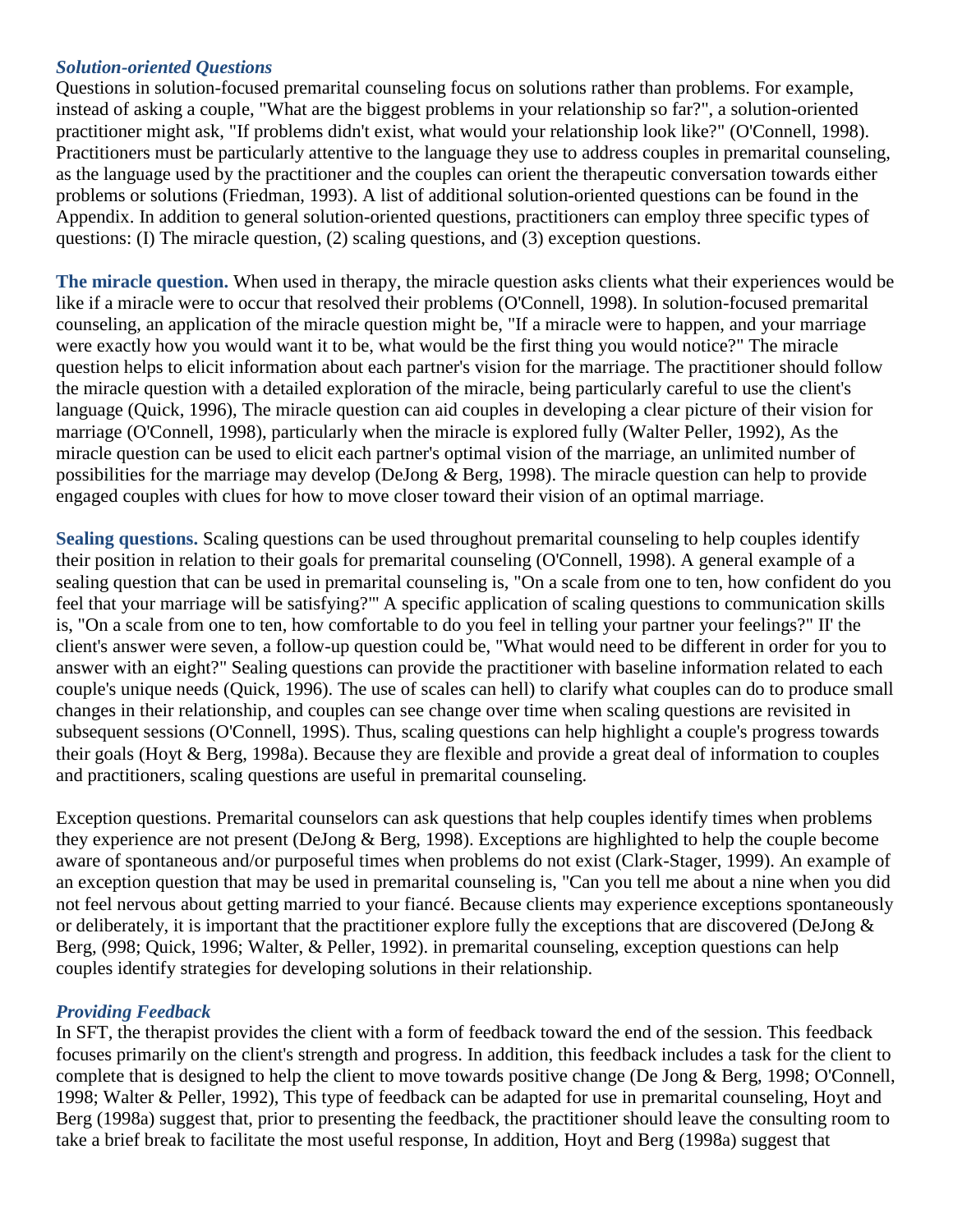feedback should incorporate three components: (a) Validation of each person's perceptions and emotions, (b) a transitional statement, and (c) a suggestion that may help the couple move towards their goals.

Following this format, an example of feedback that may be used in premarital counseling is:

Throughout this session. I have been particularly impressed by your commitment to each other and your willingness to consider areas in your relationship that may be less strong than others. These characteristics seem to be valuable in helping you move toward your goal of improving communication in your relationship. Over the course of the next week before our next session, I would like for you to notice times in your relationship when you feel you are communicating exceptionally well. Then, make either a mental or written note of what else is happening during these times. Plan to talk about those times when we meet next week.

Generally, the feedback presented to the couple at the end of the premarital counseling session helps the couple to consolidate the new information they have learned about themselves and develop strategies to continue progress toward their goals.

# *Becoming a Solution-Focused Premarital Counselor*

As mentioned earlier, premarital counseling providers work in a wide range of contexts. With consideration to the contextual factors that are relevant to their settings, premarital counselors who wish to adopt a solutionfocused approach will benefit from consideration of the following issues. Practitioners who operate from a solution-focused theoretical orientation develop collaborative relationships with their clients (Friedman & Lipchik, 1999). The practitioner adopts a stance of "not knowing" (O'Connell, 1998.p. 15), which positions the client as the expert (DeJong & Berg, 1998; Walter & Peller, 1992), Thus, solution-oriented premarital counselors must be comfortable with sharing responsibility for the process of premarital counseling with the couple.

In addition, the practitioner uses care to use solution-focused language and moves away from traditional problem-focused language (O'Connell, 1998). Solution-focused premarital counselors help couples explore problems and relationships without getting caught up in problem-focused language (DeJong & Berg, 1998). Thus, one of the most important, yet challenging, steps in becoming a solution-focused premarital counselor is to become comfortable in using the language of solutions. Within the guiding framework of solution-oriented language, the practitioner implements such skills as listening, identifying the client's key language, asking openended questions, complimenting the client, affirming the client's perceptions, and amplifying solution talk (DeJong & Berg, 1998). Through the solution-oriented framework and skills, the practitioner and couple coconstruct the premarital counseling experience (Walter & Peller, 1992).

# **BENEFIT'S AND LIMITATIONS OF USING A SOLUTION-FOCUSED APPROACH IN PREMARITAL COUNSELING**

For many reasons, solution-focused theory provides a useful framework for premarital counseling. Generally, solution-focused premarital counseling is a supportive, respectful approach to use in counseling couples. Proponents of the solution-focused approach assert that focusing on solutions rather than problems allows for clients to develop their personal strengths (Clark-Stager, 1999). In addition, solution-focused premarital counseling presents a flexible, positive context for practitioners to work with couples. Solution-focused premarital counseling invites couples to actively construct a shared vision of a mutually satisfying marriage and to develop strategies to achieve the shared vision.

An additional benefit of a solution-oriented approach is that it is a brief intervention in which couples receive the minimal amount of services' needed (O'Connell, 1998). Empirical research tends to support the effectiveness of solution-focused counseling as a brief therapy approach (DeJong & Berg, 1998; Friedman & Lipchik, 1999; O'Connell, 1998), Nelson and Kelley (2001) researched the effectiveness of solution-focused counseling with a couples group. The researchers used a single-case research design with continuing assessment so participants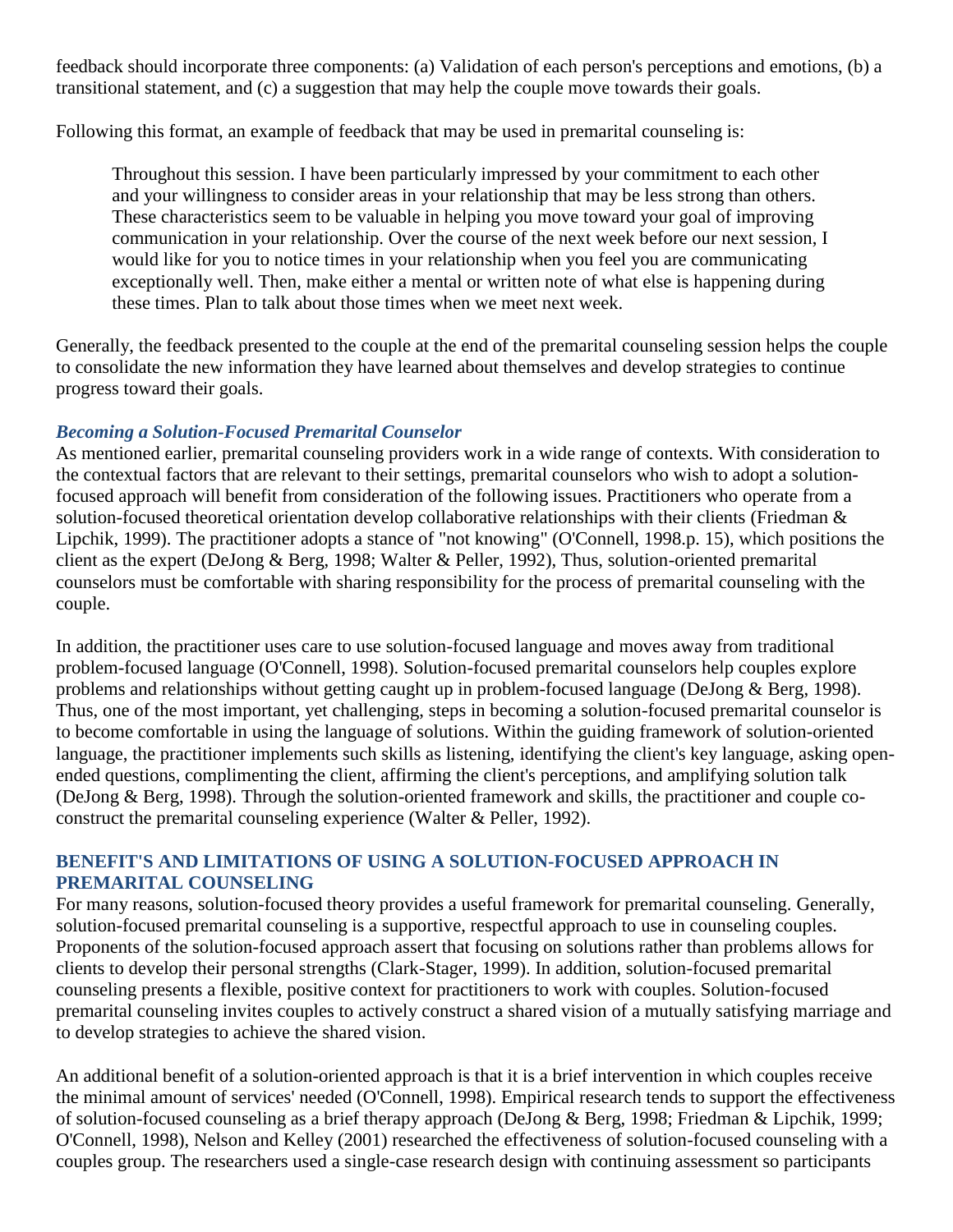served as their own controls, which the researchers claim was appropriate because of the novelty of the treatment approach, A treatment manual was used to standardize treatment. Throughout the group, the couples experienced many typical SFT interventions, including goal setting, homework tasks, and amplifying exceptions. The results showed that, generally, couples who participated in the group demonstrated increased marital satisfaction following the intervention, progress in the area of their individual goals, and progress in the area of their couple goals. The limitations of this study include major threats to internal validity and the exclusive use of self-report measures. However, the researchers argue that the use of the group modality enhances the emphasis on strengths and help couples identify their resources more readily. Thus, preliminary research suggests that the solution-focused approach is useful with couples.

Another important benefit of adopting a solution-oriented approach is that the theory is adaptable for use with diverse populations. The solution-oriented approach values the diversity and uniqueness of all human beings and relationships (Friedman & Lipchik, 1999). Because solution-focused premarital counseling positions the client as the expert in his or her own life, a solution-focused framework emphasizes the unique cultural resources of all clients (Hoyt & Berg, 1998a; O'Connell, 1998). A need exists for premarital counseling programs that are useful with couples from diverse cultural backgrounds (Sayers, Kohn, & Heavey, 1998). Solution-focused premarital counseling respects and honors the unique cultural backgrounds of all couples, thus providing a context for programs that are appropriate for diverse client populations.

The major criticisms of solution-focused theory have included its overly simplistic approach, the potential for minimizing the client's problems, and the possibility that some clients may not possess the skills or resources to solve their problems (Clark-Stager. 1999). Despite the benefits of adopting solution-focused theory in premarital counseling, solution-oriented premarital counseling may not be appropriate for all couples. For example, couples in which violence is present may not be suitable candidates for solution-focused premarital counseling. These couples would benefit from participation in specialized programs that treat domestic violence (Busby & Killian, 1996). Generally, when couples exhibit serious levels of distress, the practitioner should consider carefully the use of solution-focused premarital counseling. Solution-focused theory assumes a relatively high level of functioning in clients (Clark-Stager, 1999). Therefore, the premarital counselor must consider the unique needs of each couple to determine the appropriateness of solution-focused premarital counseling.

Increased theoretical refinement and methodologically sound research is needed to explore the use of the solution-focused framework and interventions in premarital counseling. Researchers must examine the effectiveness of the approach with premarital couples. In addition, practitioners can develop new programs that are based on the solution-focused framework, and existing programs can be modified to incorporate an orientation toward solutions. The solution-oriented theoretical framework provides a foundation for expanding the delivery of premarital counseling programs to engaged couples.

### **CONCLUSION**

In general, a theoretical framework enhances the delivery of therapeutic services. Solution-focused theory provides a practical framework for premarital counseling. In orienting the counseling experience toward solutions, premarital counselors assist couples in identifying and activating resources that will help them to build a satisfying marriage. Practitioners can incorporate theory-grounded interventions—including the Couple's Resource Map, solution-oriented questions, and providing feedback—to help couples build a jointly constructed vision for their marriage. Overall, solution-focused premarital counseling, a practical, theorygrounded approach, is a useful development in the theory, research, and practice of premarital counseling.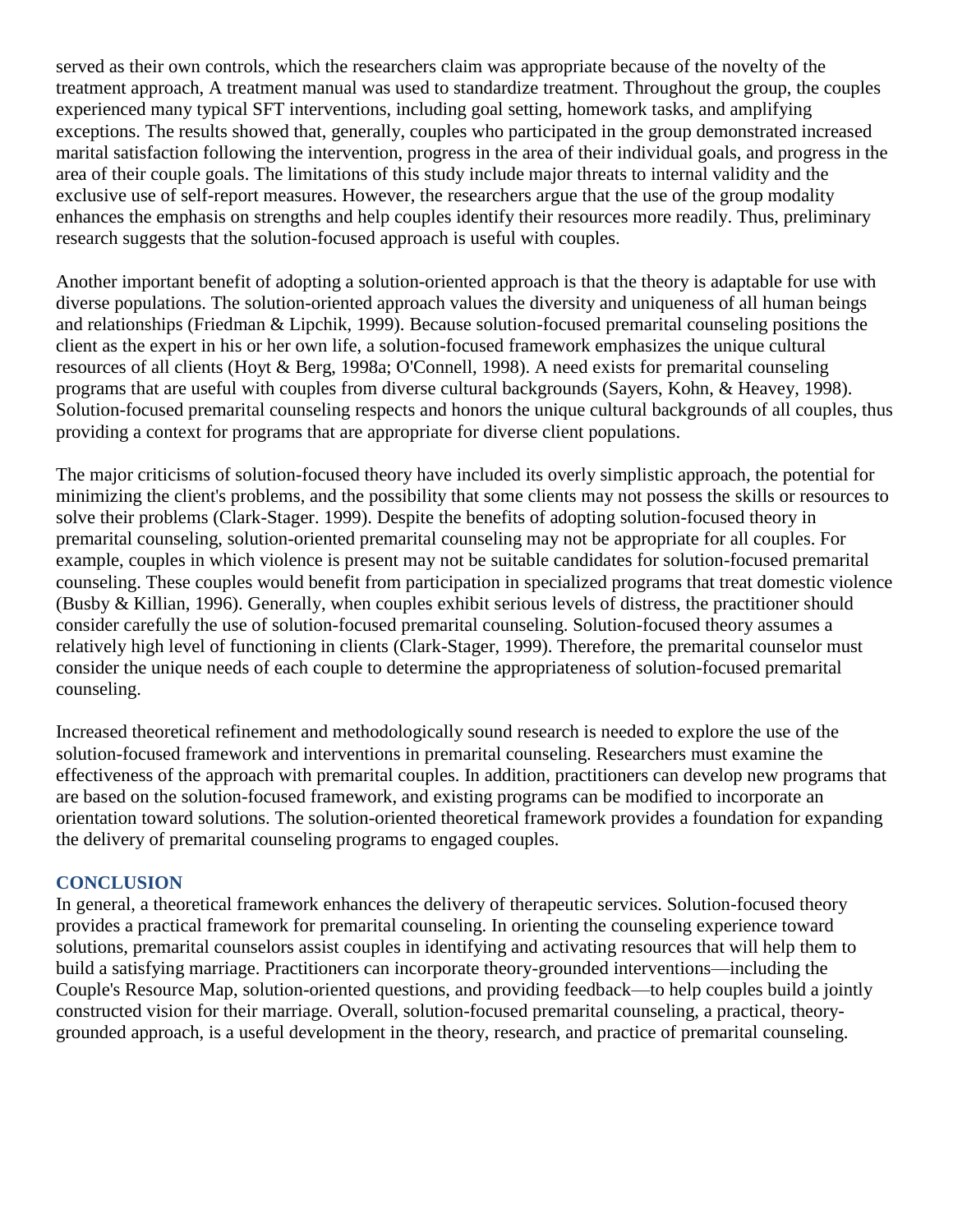## **APPENDIX**

# *Solution-Focused Questions to Use in Premarital Counseling*

What is right about your relationship?

In 5 years (or I 0 years, 20 years, 30 years, 2 months, 2 weeks), what would you like your relationship to be like?

What small change could you [nuke that would have the most positive impact on your relationship?

 Most engaged couples have a vision of what they would like their marriage to be like. Tell me what your vision is. What are you doing now that could help you to make that vision happen?

- What is the most helpful thing your partner does when you experience problems in your relationship?
- What is the most helpful thing you do when you experience problems in your relationship?

 If you could develop a "recipe" for what will make your marriage a satisfying one, what would you include?

What has allowed you to pull through difficult times in your relationship in the past?

 What has been the most challenging aspect of your relationship so far? What resources have you used to manage that?

What do you value the most in your relationship?

 If there were no problems in your relationship, what would your communication style look like? (Substitute conflict management skills, money management, parenting skills, etc.)

What positive change could you make to help your partner feel more satisfied with your relationship?

### **REFERENCES**

Bishop, D. R, (1993). An evaluation of premarital counseling from an Adlerian perspective. *Individual Psychology: Journal of Adlerian Theory, Research, and Practice, 49, 294-305.* Bodenmann, G. (1997). Can divorce be prevented by enhancing the coping skills of couples? *Journal of Divorce and Remarriage, 27, 177-194.* Brief Family Therapy Center (2003). *Brief family therapy center.* Retrieved June 17, 2003, from [http://www.brief-therapy.org](http://www.brief-therapy.org/) Busby, D, M., & Killian, K. D, (1996). Premarital physical abuse of women by male partners, In D. M. Busby (Ed.), The *impact of violence on the family* (pp. 229-247). Boston: Allyn & Bacon. Carroll, J. S., & Doherty, W. J. (2003). Evaluating the effectiveness of premarital prevention programs: A meta- -analytic review of outcome research. *Family Relations,* 52,105-118. Clark-Stager, W. (1999). Using solution-focused therapy within an integrative behavioral couple therapy framework: An integrative model. *Journal of Family Psychotherapy, 10,* 27-47, DeJong,& Berg, K. (1998). *Interviewing for solutions.* Pacific Grove, CA: Brooks/Cole. Douglas, D., Ferrer, M., Humphries, D., Peacock, D., & Taylor, M. (2001). *Before you tie the knot: Leader's guide.* Cooperative Extension Service, Institute of Food and Agricultural Sciences, University of Florida, Gainesville.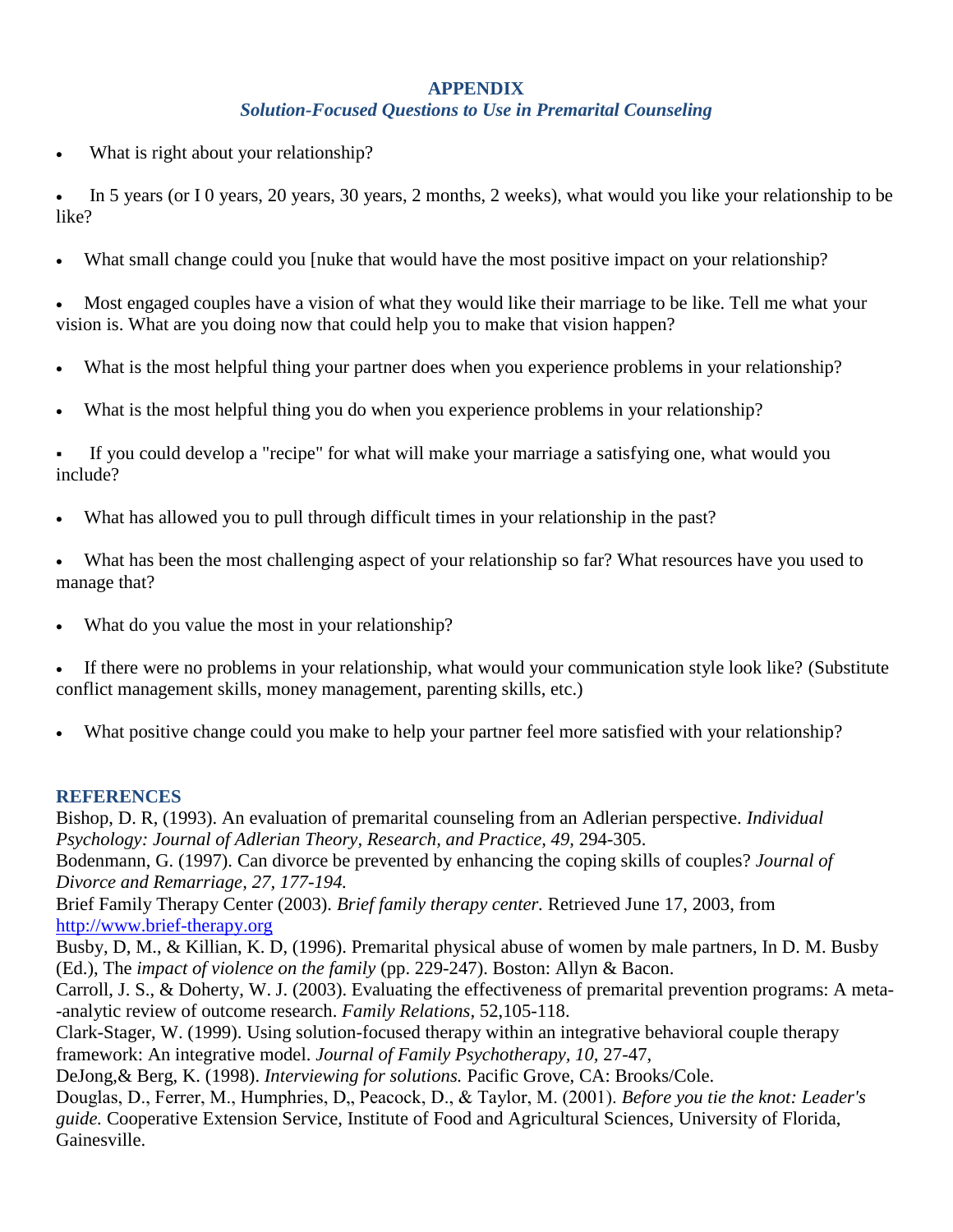Franklin, C., & Jordan, C. (1995). Qualitative assessment: A methodological review, *Families in Society*, 16, 281-295. Friedman, S. (1993). Possibility therapy with couples: Constructing time-effective solutions. *Journal of Family Psychotherapy, 4,* 35-52.

Friedman, S., & Lipchik, E. (1999), A time-effective, solution-focused approach to couple therapy. In Donovan, J. M, (Ed.), *Short-term couple therapy* (pp, 325-359). New York: Guilford Press.

Gilbert, D. J., & Franklin, C. (2003). Qualitative assessment methods. In C. Jordan & C. Franklin (Eds.), *Clinical assessment for social workers: Quantitative and qualitative methods* (2nd ed., pp. 139-178). Chicago: Lyceum Books.

Gilmour, S, C, (1995). Family systems training for engaged couples. *Dissertation Abstracts International: Section A: Humanities and Social Sciences, 56,* 1248,

Gottman, J. M. (1994). Why *marriages succeed or fail … And how you can make yours last.* New York: Fireside.

Gottman, J. M, (1999). *The marriage clinic': A scientifically-based marital therapy*. New York: W. W. Norton. Hoopes, M. H., & Fisher, B. L. (1984). A premarital education program. In MI. H. Hoopes, B. L. Fisher, & S. H. Barlow (Eds.), *Structured family facilitation programs* (pp. 195-206). Rockville, MD: Aspen Systems.

Hoyt, M. F., & Berg, I. K. (1998a). Solution-focused couple therapy: Helping clients construct self-fulfilling realities. In F. M. Dattilio (Ed.), *Case studies in couple and family therapy: Systemic and cognitive perspectives*  (pp. 203-232). New York: Guilford Press.

Hoyt, M.& Berg, I. K. (1998b). Solution-focused couple therapy: Helping clients construct self-fulfilling realities. In M. F. Hoyt (Ed.), *The handbook of constructive therapies: Innovative approaches from leading practitioners* (pp. 3 14-340), San Francisco: Jossey-Bass.

Kreider, R. M,, & Fields, J. M. (2001). Number, timing, und duration of marriages and divorces: Fall 1996. *Current population reports* (pp, 70-80). Washington, DC; U.S. Census Bureau,

May, K. M. (2001). Theory: Does it matter? *The Family Journal: Counseling arid Therapy for Couples and Families, 9,* 37-38.

Nelson, T. S., & Kelley, L. (2001). Solution-focused couples group. *Journal of Systemic Therapies, 20,* 47-66. O'Connell, B. (1998). *Solution-focused therapy.* London: Sage.

Parrish, W. E. (1992), A quasi-experimental evaluation of the Premarital Assessment Program for premarital counseling. *Australia and New Zealand Journal of Family Therapy, 13,* 33-36.

Quick, E. K. (199(0, *Doing what works in brief therapy: A strategic solution focused approach.* San Diego, CA: Academic Press.

Rogers, J. R. (2001), Theoretical grounding: The 'missing link' in suicide research. *Journal of Counseling and Development, 79,* 16-25.

Russell, M, N., & Lyster, R. F. (1992). Marriage preparation: Factors associated with consumer satisfaction, *Family Relations*, *41,* 446-452.

Sayers, S. L., Kohn, C. S., & Heavey, C. (1998). Prevention of' marital dysfunction: Behavioral approaches and beyond, *Clinical Psychology Review, 18,* 713-744.

Senediak, C, (1990). The value of premarital education. *Australia and New Zealand Journal of Family Therapy, 11, 26-31.*

Silliman, B" & Schumm, W. R. (1995). Client interests in premarital counseling: A further analysis. *Journal of Sex and Marital Therapy, 21,* 43-56.

Silliman, B., & Schumm, W. R. (1999), Improving practice in marriage preparation. *Journal of Sex and Marital Therapy, 25,* 23-43.

Silliman, B., & Schumm, W. R. (2000). Marriage preparation programs: A literature review. *Family Journal, 8,*  133-143.

Stahmann, R. F. (2000). Premarital counseling: A focus for family therapy, *Journal of: Family Therapy, 22,*  104-1 t7.

Stahmann, R. F., & Riehert, W. J. (1980). *Premarital counseling.* Lexington, MA: Lexington Books.

Stahmann, R. F., & Hiebert, W. J. (1997). *Premarital and remarital counseling: The professionals handbook*  (2nd ed. rev.). San Francisco, CA: Jossey-Bass.